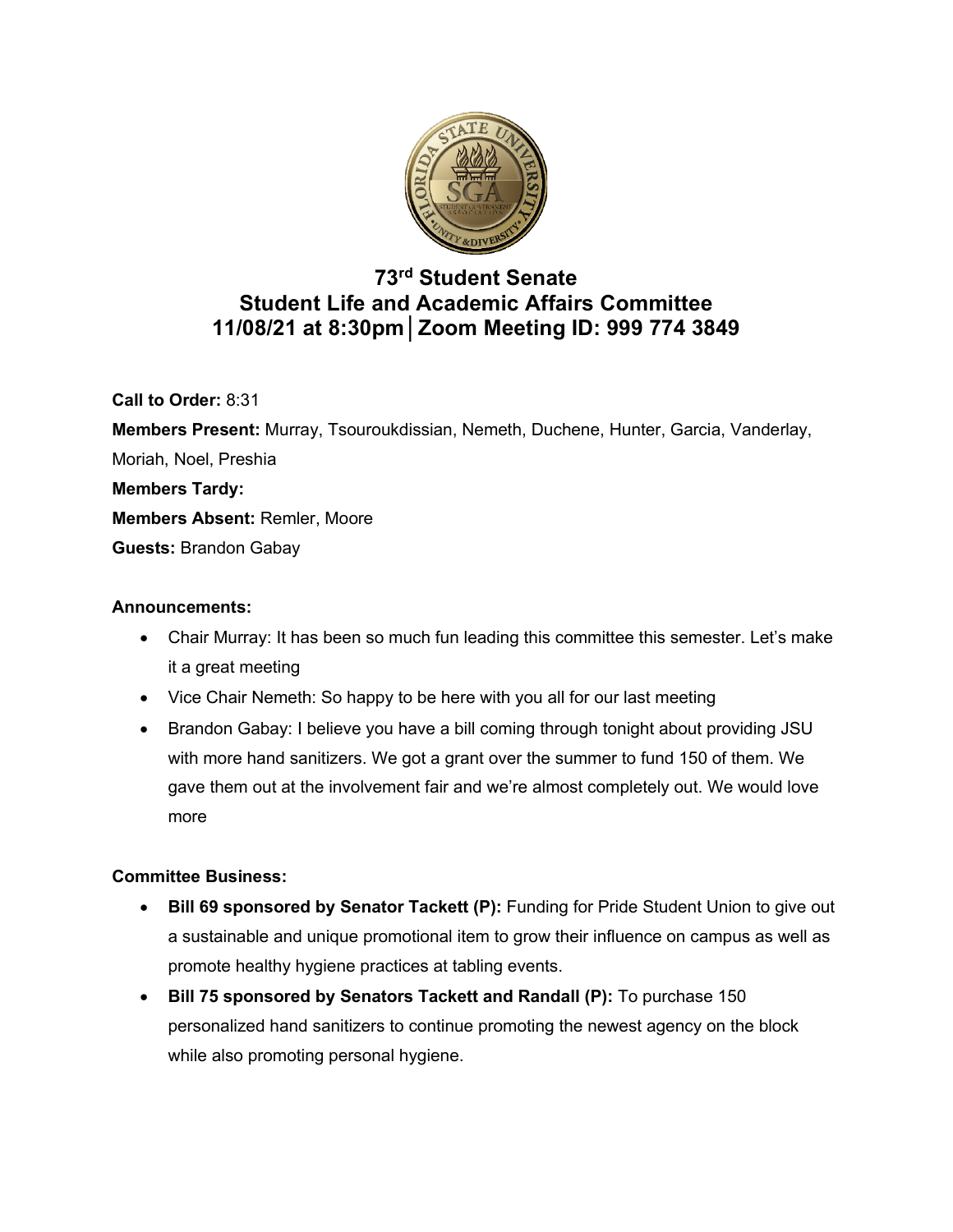- **Bill 88 sponsored by Senators Murray and Preshia (P):** To purchase two picnic tables that will be placed outside of the Rovetta building to allow students to work on homework, eat, and sit before class.
- **Resolution 81 sponsored by Senators Tackett and Gonzalez (P):** Asking the University to provide EBT terminals on campus and do more to fight hunger.
- **Resolution 82 sponsored by Senator Tackett (P) Wang, Gonzalez, Lessard, T. Murrary, Russell, Nasworthy, Marcus, Edouard, Garcia, DuChene, Little (Co):** To promote sustainable and healthy student life.

### **Old Business:**

N/A

## **New Business:**

- **Bill 69 sponsored by Senator Tackett (P)**
	- o Opening Statement:
		- Hello SLAA! It's great to be here for the last time. This bill has been a long time in the making. This is how we're getting bidets on campus. I talked to a bunch of agencies on campus. The Pride Student Union said they would love to have bidets. They're great to hand out at tabling events and programming events. This bill funds 60 portable bidets. You can bring them anywhere and use them in any bathroom. They're more hygienic than using regular toilet paper. They're also more sustainable and inclusive.

### o Technical Non-Debatable Questions:

▪ **Hunter moves to enter round-table discussion; Vanderlay seconds**

# o Round-Table Discussion:

Hunter: As an environmental science major and for my constituents, bidets are much more eco-friendly and they use less water, so they're really sustainable. Especially portable ones that don't require any installation. Installation was my first concern when reading this bill, so this is a great options. Agencies are always on campus for events and tabling, so it leaves bidets completely optional. \$360 allow agencies to increase health and hygiene in a sustainable way. I am in support of this bill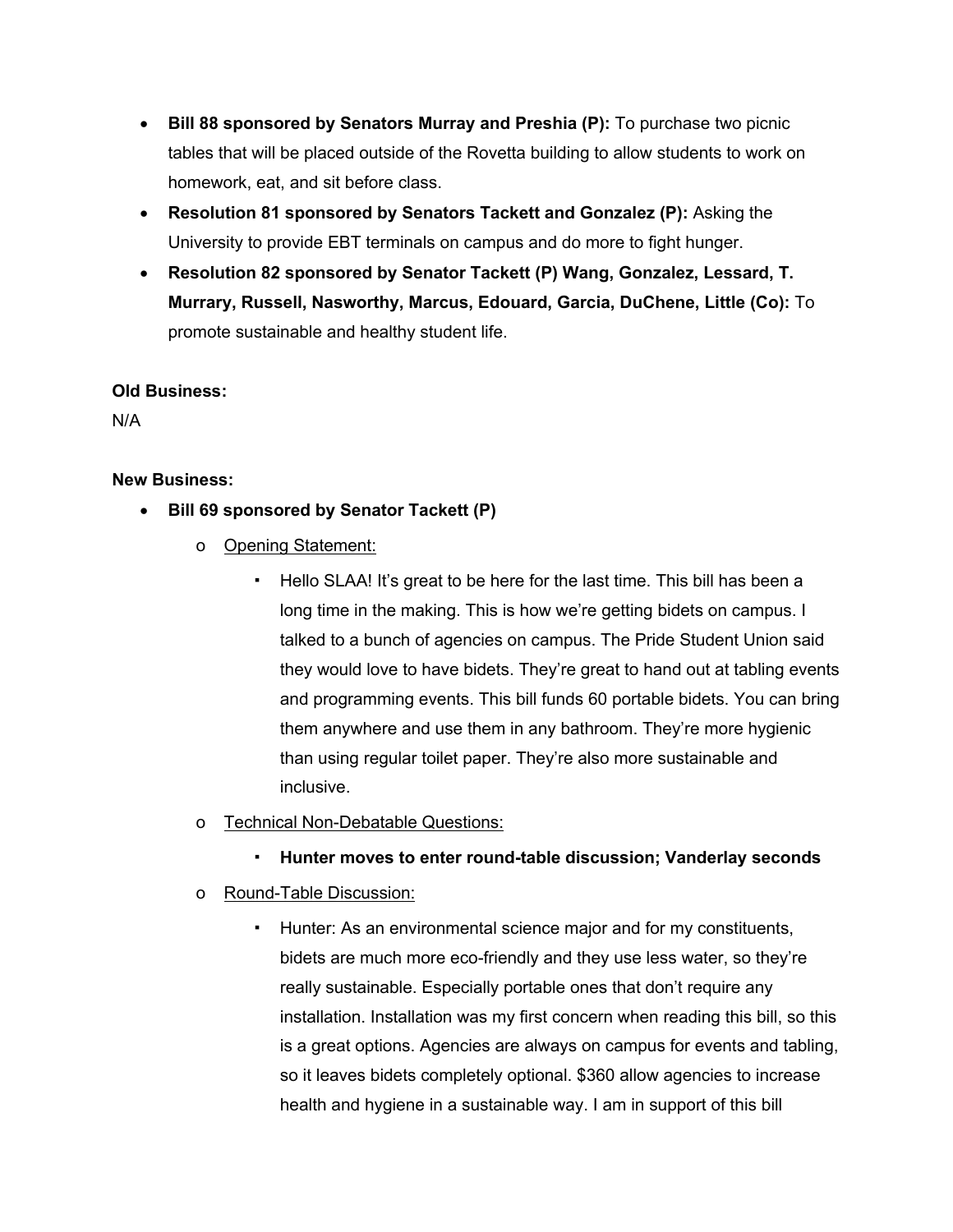- Duchene: Bidets are amazing. Anything to get more on campus is something I support. Doing this through the Pride Student Union is amazing. It opens the conversation up to how bidets aren't just substitutes for toilet paper, they're great tools for sexual health and hygiene.
- Tsouroukdissian: POI to sponsor- is 60 enough?
- Tackett: I would love more, but they're currently in a transitional period with the new union being built. 60 is just enough to start with and for them to store. I came up with this number with the assistant director
- Hunter: POI to sponsor- has there been a cry or need from students for bidets? Or is this an agency a specific request?
- Tackett: There has been a cry. A lot of my constituents have been voicing their opinions to me, but this topic is seen as taboo and this is a major issue on campus. Bidets promote inclusivity and sustainability
- Noel: I'm all for this
- Vanderley: I think this is awesome
- Tsouroukdissian: I'm excited for this to pass
- **Tsouroukdissian moves to call to question; Hunter seconds**
- o Closing:
	- Thank you all so much for listening to this bill and for being so supportive of it. I have been in contact for my entire time in Senate trying to get bidets installed, so this is the best solution I could come up with. When it comes to getting physical bidets installed on campus, I will touch on that in my upcoming legislation
- o Vote:
	- Yes: 9 [Tsouroukdissian, Nemeth, Duchene, Hunter, Garcia, Vanderlay, Moriah, Noel, Preshia]
	- $\blacksquare$  No: 0
	- Abstain: 0
	- **BILL 69 PASSES**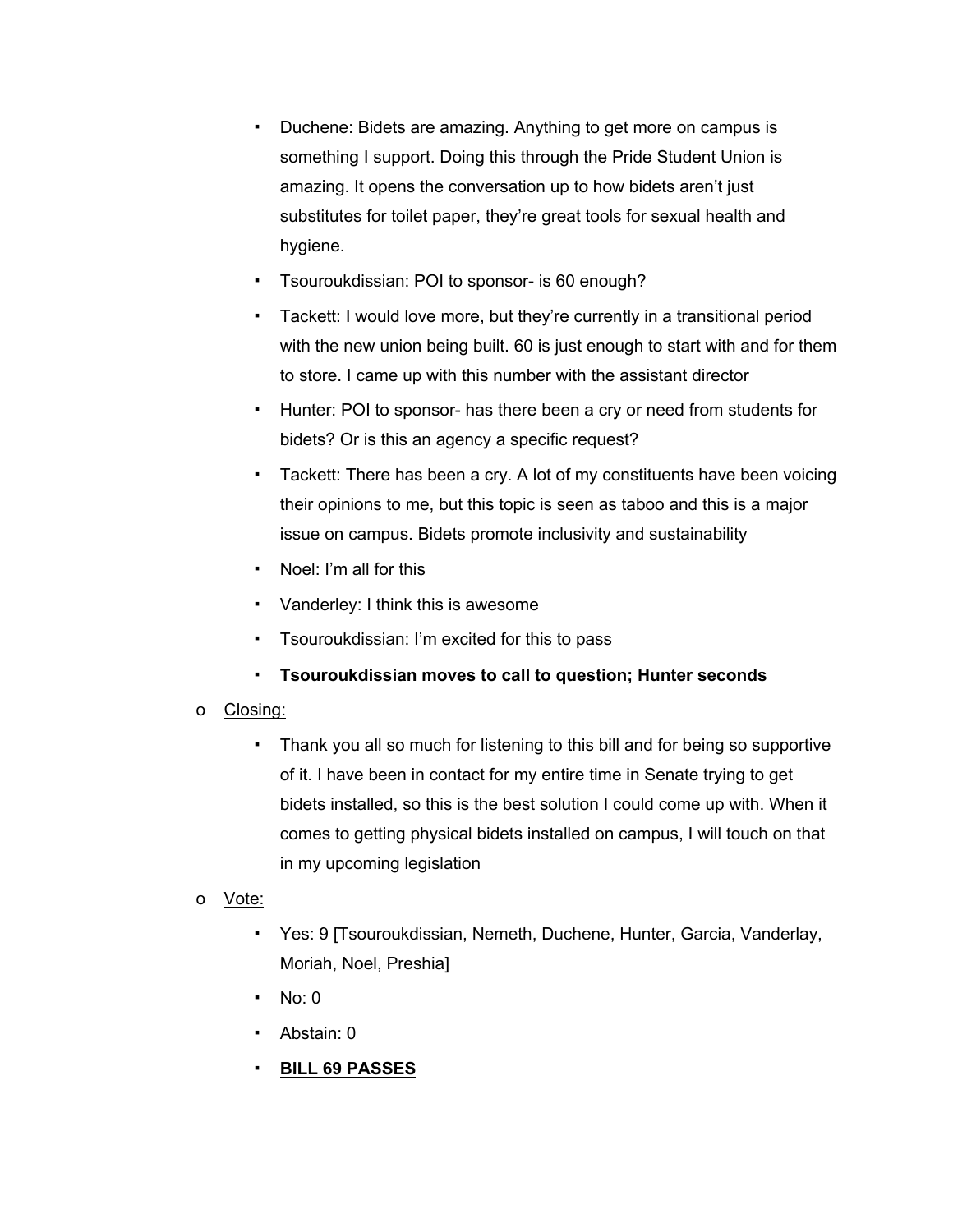# • **Bill 75 sponsored by Senators Tackett and Randall (P)**

- o Opening Statement:
	- This is pretty straightforward. Director Gabay spoke on this. When I was talking to the agencies about bidets, JSU said they would like more hand sanitizers. This is a popular item for agencies. It's a great way to promote health on campus. It's a cheap way to promote JSU as they are the new kids on the block. We have to do it through Senate projects because they were not funded for the fiscal year. They are now on the budget so we hopefully won't have to do that anymore
- o Technical Non-Debatable:
	- **Duchene moves to enter round-table; Hunter seconds**
- o Round-Table Discussion:
	- Preshia: Are these JSU branded?
	- Tackett: I believe there's a sticker they put on it, but this is just for the hand sanitizer
	- Hunter: I think this is a no-brainer. Everyone caught the flu last week, so anything like hand sanitizers or masks should be a priority for us. My first question was if it's sustainable to continually fund this through Senate Projects, so thank you for answering that already. I will be voting yes
	- Preshia: Is the quantity based on storage space, or can we fund more?
	- Tackett: They quantity is what they had last time, and this is what the Director requested
	- Duchene: I love my Office of Admissions clip and go hand sanitizer, so I can't wait to get my JSU one
	- **Duchene moves to call to question; Preshia seconds**
- o Closing:
	- Thank you all for hearing this
- o Vote:
	- Yes: 9 [Tsouroukdissian, Nemeth, Duchene, Hunter, Garcia, Vanderlay, Moriah, Noel, Preshia]
	- No: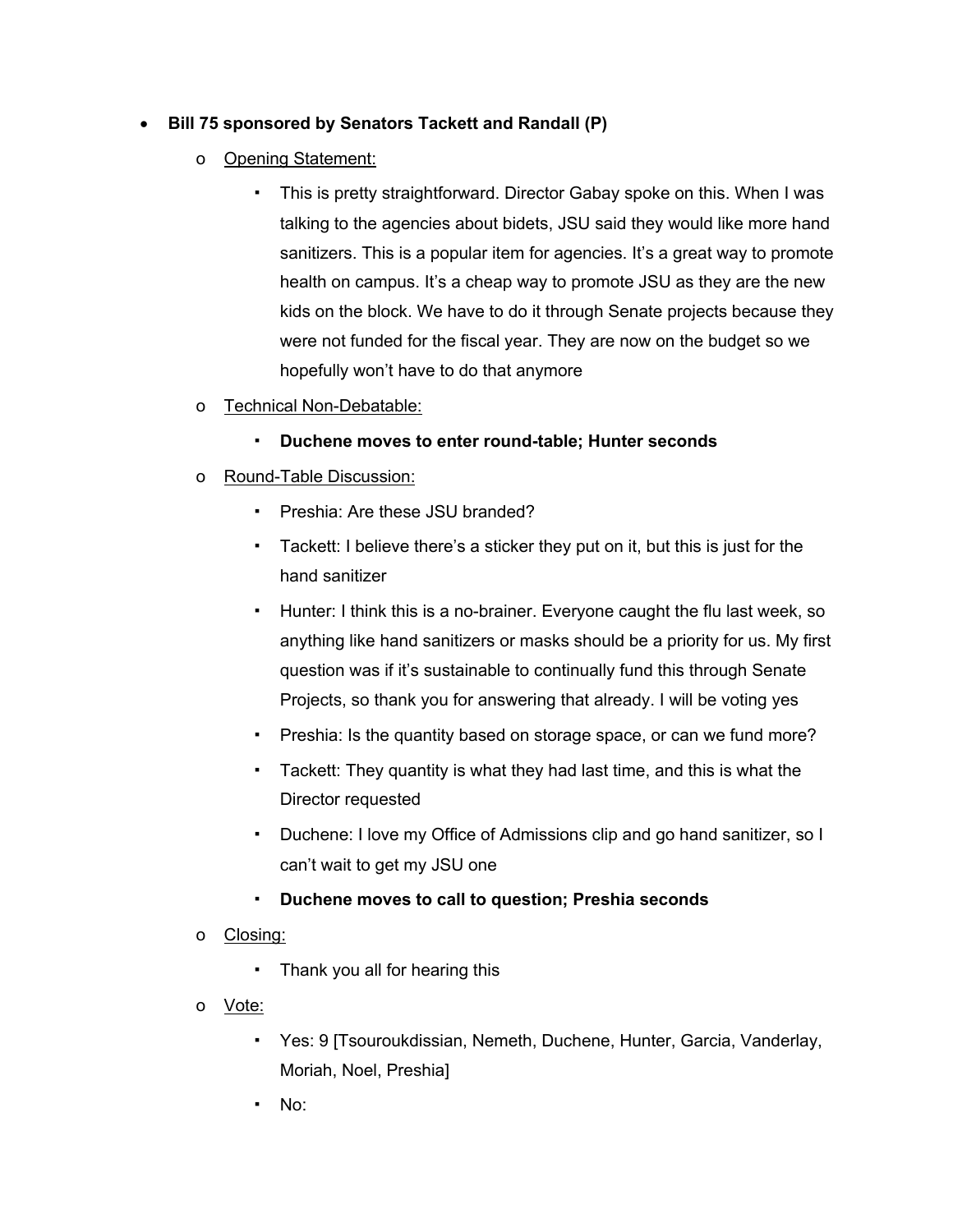- Abstain:
- **BILL 75 PASSES**

## • **Bill 88 sponsored by Senators Murray and Preshia (P)**

- Opening Statement:
	- This bill funds picnic tables outside of Rivetta, the College of Business. There isn't much outdoor seating space right now, only 2 giant stone slabs. This would be very helpful for the college's students. We talked to the Dean about this, and it is definitely something that is wanted and needed. Senator Slimak tried to pass this before COVID.
- Technical Non-Debatable Questions:
	- Hunter: I know previous Senator Slimak presented this. Have you continued these conversations with the Dean after COVID?
	- Preshia: Yes, I reached out to the Dean and he restated his approval
	- **Hunter moves to enter round-table; Duchene seconds**
- Round-Table Discussion:
	- Hunter: POI to sponsor- what is the freight charge? To get them from point A to point B?
	- Preshia: Yes. Shipping
	- Hunter: POI- how much do we have in Senate projects?
	- Tackett: 16,891 in Senate Projects
	- Hunter: Who completes the installation of these?
	- Preshia: FSU has a master craftsman studio who would
	- Hunter: I personally never use Rovetta, but I do cut through it to get to class and I always see people standing there looking uncomfortable. There is a need for them. I am in support of this. Adding places to sit and do work on campus needs to be evaluated to begin with
	- **Tsouroukdissian moves to call to question; Vanderlay seconds**
- Closing: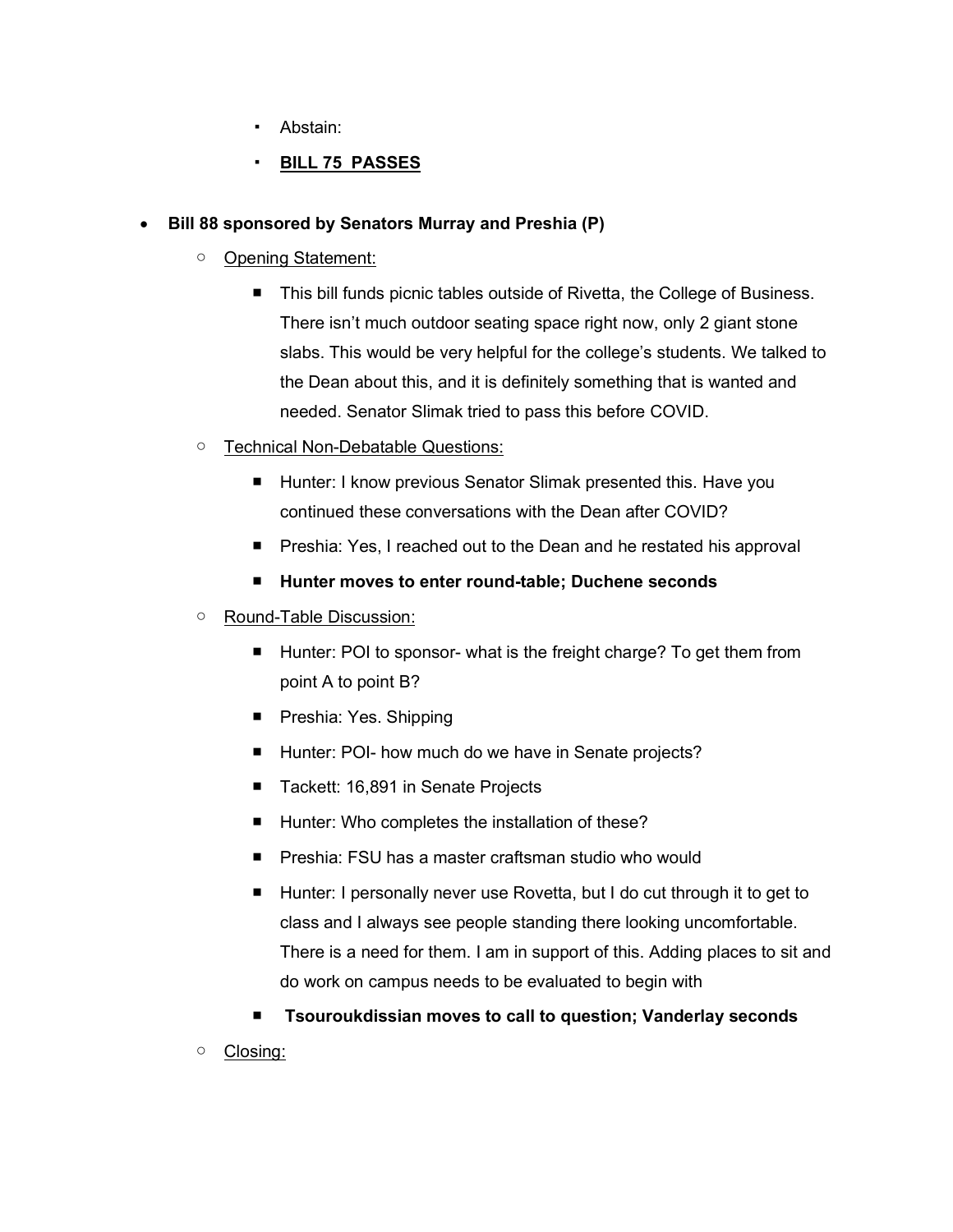- Thank you for your support. Rovetta is not just for business students. It's super close to HCB, to Bellamy, Legacy Walk, and other spots, so any student can benefit from them
- Vote:
	- Yes: 9 [Tsouroukdissian, Nemeth, Duchene, Hunter, Garcia, Vanderlay, Moriah, Noel, Preshia
	- $\blacksquare$  No: 0
	- Abstain: 0
	- **BILL 88 PASSES**

### ● **Resolution 81 sponsored by Senators Tackett and Gonzalez (P)**

- Opening Statement:
	- This is one of my more serious bills that I've been working on for a long time. I have been wanting to get EBT terminals on campus. I am an EBT user and so are 8,700 undergraduates on campus. People don't like to talk about it or say they use food stamps to eat, but it's a real problem on our campus and campuses across the nation. I've tried to reach out to several different departments about adding these terminals and what it would take to do so. It doesn't take a lot. The POD market has the ability to do so, but they are doing nothing about it. Aramark has a strangle hold on pretty much all food and money around food on campus. They are not open to EBT terminals because they would lose revenue. This bill details the hunger problem and the need for these terminals on campus. It also talks about Swipe Out Hunger which used to be a thing on our campus, but is no longer because of Aramark. I've tried so hard to do something about this, but I'm now out of time. I would love if someone would pick it up when I'm no longer a Senator
- Technical Non-Debatable Questions:
	- Hunter: What is a POD market?
	- Tackett: The convenience store next to CFA
	- **Hunter moves to enter round-table; Tsouroukdissian seconds**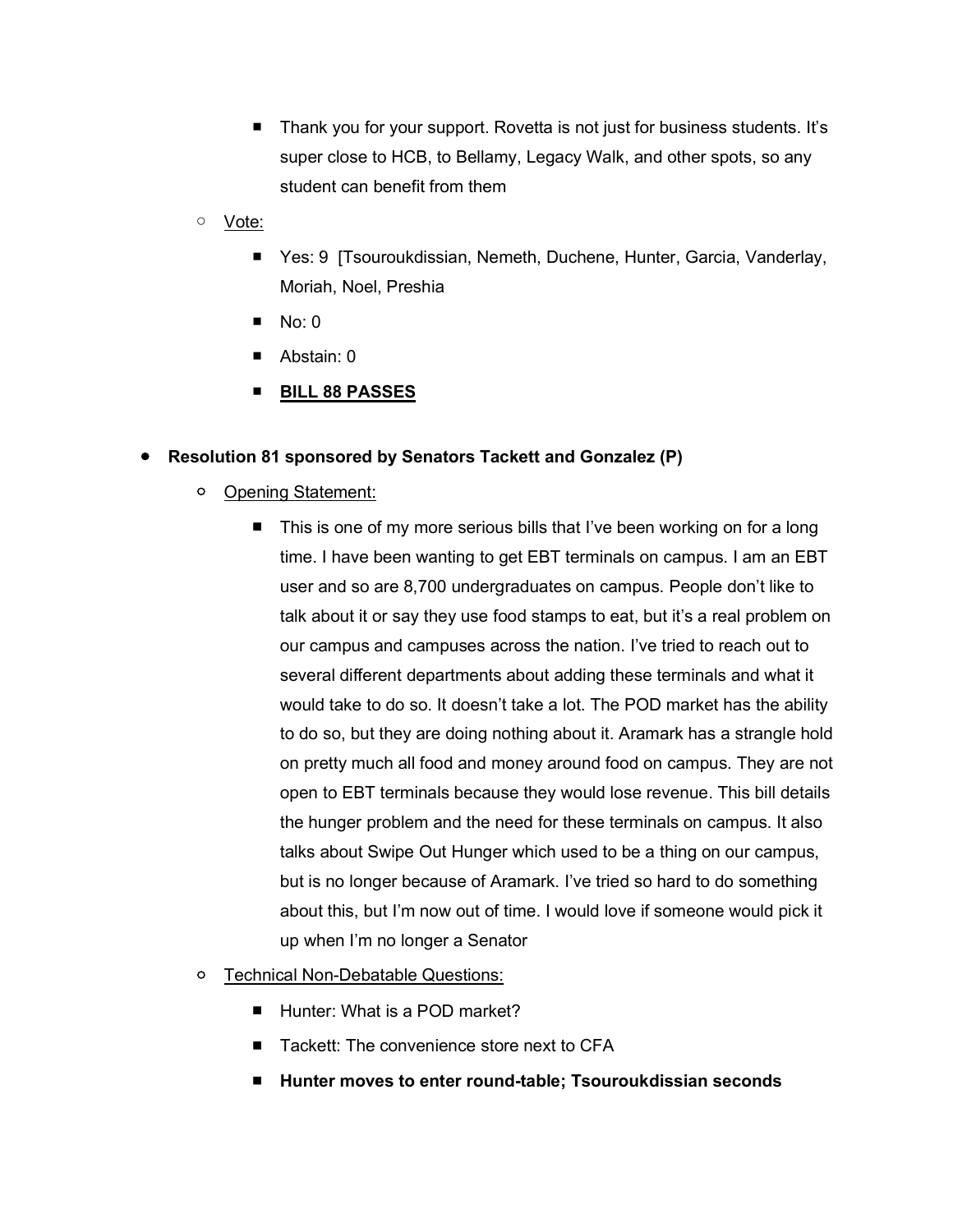- Round-Table Discussion:
	- Tsouroukdissian: POI to sponsor- is 8,729 FSU students?
	- Tackett: FSU students. They aren't all EBT users, but they're people who qualify for it. A good portion of them probably have it. I got this number through the FSU Statistics department. Those are the people who qualify for a full Pell Grant, which is what I do, and if you qualify for that you qualify for EBT
	- Hunter: This resolution is of sheer importance to our campus. Swipe Out Hunger can't exist on our campus right now because of our food contract with Aramark. Most college campuses have it. So many people are food insecure on our campus, and this resolution is of such importance. EBT is not the simplest thing to apply for, but when people do apply and get it, not having access to those resources is absurd. Especially when other campuses do. Anything less than passing this by unanimous consent would be crazy
	- Preshia: Something that I learned from working with the Food for Thought pantry- lots of students aren't eligible for SNAP. If you have a meal plan that covers half of your meals, you aren't eligible for SNAP. Not even through your family's benefits. If someone wanted to do a resolution about that, it would be appreciated and also help fight food insecurity
	- Duchene: I don't necessarily want to get off topic, but there was a Trump administration change to the SNAP program in 2019. Has that been changed? Or is that rule still in effect?
	- Preshia: There was a pandemic rule change that gave more students access, but I think that expired
	- Tackett: Biden rolled back some of those, but he said if you're a full Pell grant recipient, that is one of the qualifiers. You need to meet a couple marks, but he added that as one qualifier, making it more accessible to students
	- Hunter: Something we should be reminding ourselves as SLAA committee, we are supposed to do work on student life. If we're on SLAA in the spring, food insecurity on campus could be one of our focuses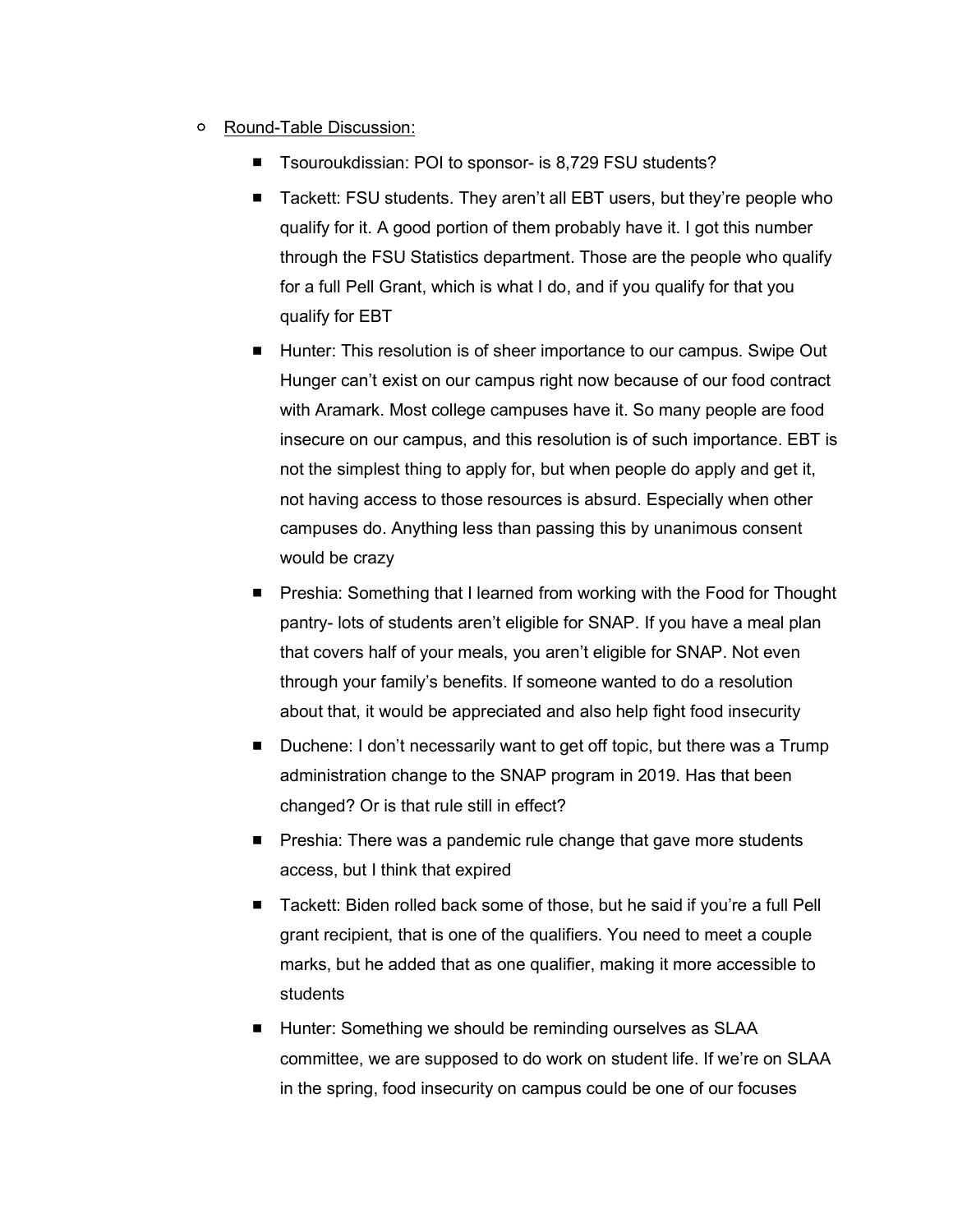- Duchene: If this is something we want to explore more, I know committees are able to open investigations. Food insecurity could be the focus of an investigation. I commend Senator Tackett for bringing this to us
- **Hunter moves to pass by acclimation**
- **RESOLUTION 81 PASSES**
- **Resolution 82 sponsored by Senator Tackett (P) Wang, Gonzalez, Lessard, T. Murrary, Russell, Nasworthy, Marcus, Edouard, Garcia, DuChene, Little (Co)**
	- Opening Statement:
		- I already said what a bidet is, and that's what the first two clauses do here. They can be portable, stand alone, or an attachment. This bill does several things. As for sustainability, a bidet uses 1/8 the amount of water that it takes for toilet paper to use. One roll of toilet paper uses 32 gallons of water. Bidets on campus promotes sustainability through that aspect. As for health, once you use a bidet, there is no fecal matter. You're spreading less germs when you use it. It's also clean. The water from a bidet comes from a water line behind the toilet, it doesn't touch the toilet. As for cultural reasons, bidets are also inclusive for religions and cultural identities. FSU promotes international programs and people, and a lot of people across the world use bidets. The United States is ranked at the bottom for bidet use. People are scared. As for how it impacts our students, I had a student come up to me talking about the new student union. They had to request a foot washing station, but there's no bidets. A bidet needs to be installed by the foot washing station. This resolution will be sent to the Union. I do believe the Union will be installing one, but this is to ensure it because I'm leaving soon
	- Technical Non-Debatable Questions:
		- Hunter: Is administration on board with the bidet in the Union?
		- Tackett: I had a conversation with Jacalyn Butts and through other people with Dr. Bowden. Dr. Bowden told me about the prayer room and the foot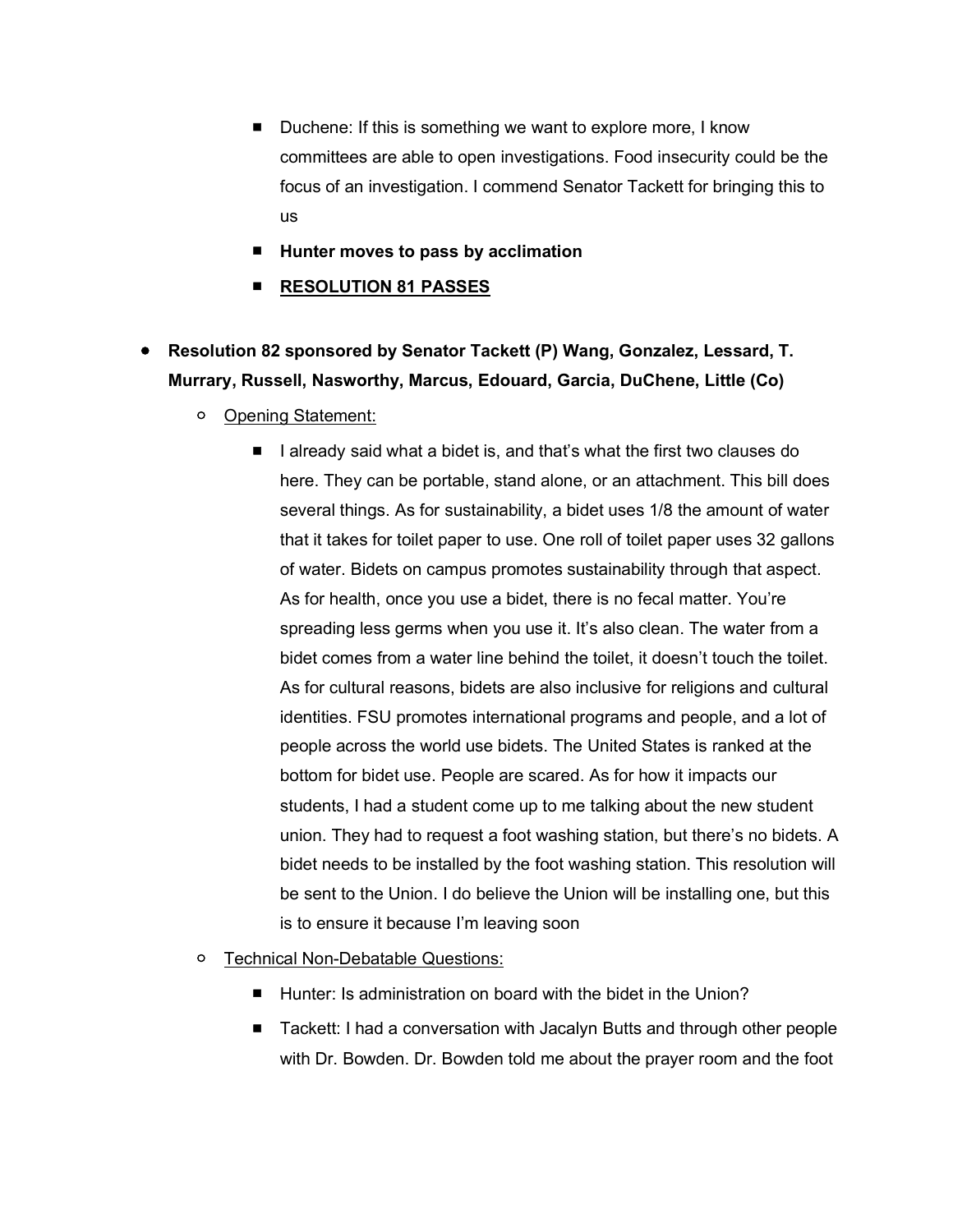washing stations. They are well aware that there is a need for a bidet there, and that's why I believe they are getting it

- **Duchene moves to enter round-table; Tsouroukdissian seconds**
- Round-Table Discussion:
	- Preshia: It's of course good to have bidets for hygiene, but I'm happy you included the cultural reasons in this resolution. Also, how do they connect the bidets to the toilet?
	- Tackett: A t-connector. Comes straight from the water line in the wall. The portable ones aren't connected
	- Hunter: POI to sponsor- what's the average cost of bidet installation?
	- Tackett: I'm not exactly sure, but the attachment style is about \$20-25. If you want one that dries, you'll pay roughly an extra \$30. That's not necessary. The problem I ran into was who is going to install it. Whoever picks this up, talk to Accessibility and Advocacy
	- Hunter: Would you find it friendly to have this bill sent to the Union Board? It would bring more student advocates to your side
	- Tackett: Yes
	- **Hunter moves to amend to add "The Florida State University Union Board"; Duchene seconds**
	- **Tackett finds the amendment friendly**
	- **Amendment** is adopted
	- **Preshia moves to call to question; Tsouroukdissian seconds**
- Closing:
	- It's only fitting I end here. This was my first project in Senate. Thank you SLAA for everything you do
- Vote:
	- Yes: 9 [Tsouroukdissian, Nemeth, Duchene, Hunter, Garcia, Vanderlay, Moriah, Noel, Preshia]
	- $\blacksquare$  No: 0
	- Abstain: 0